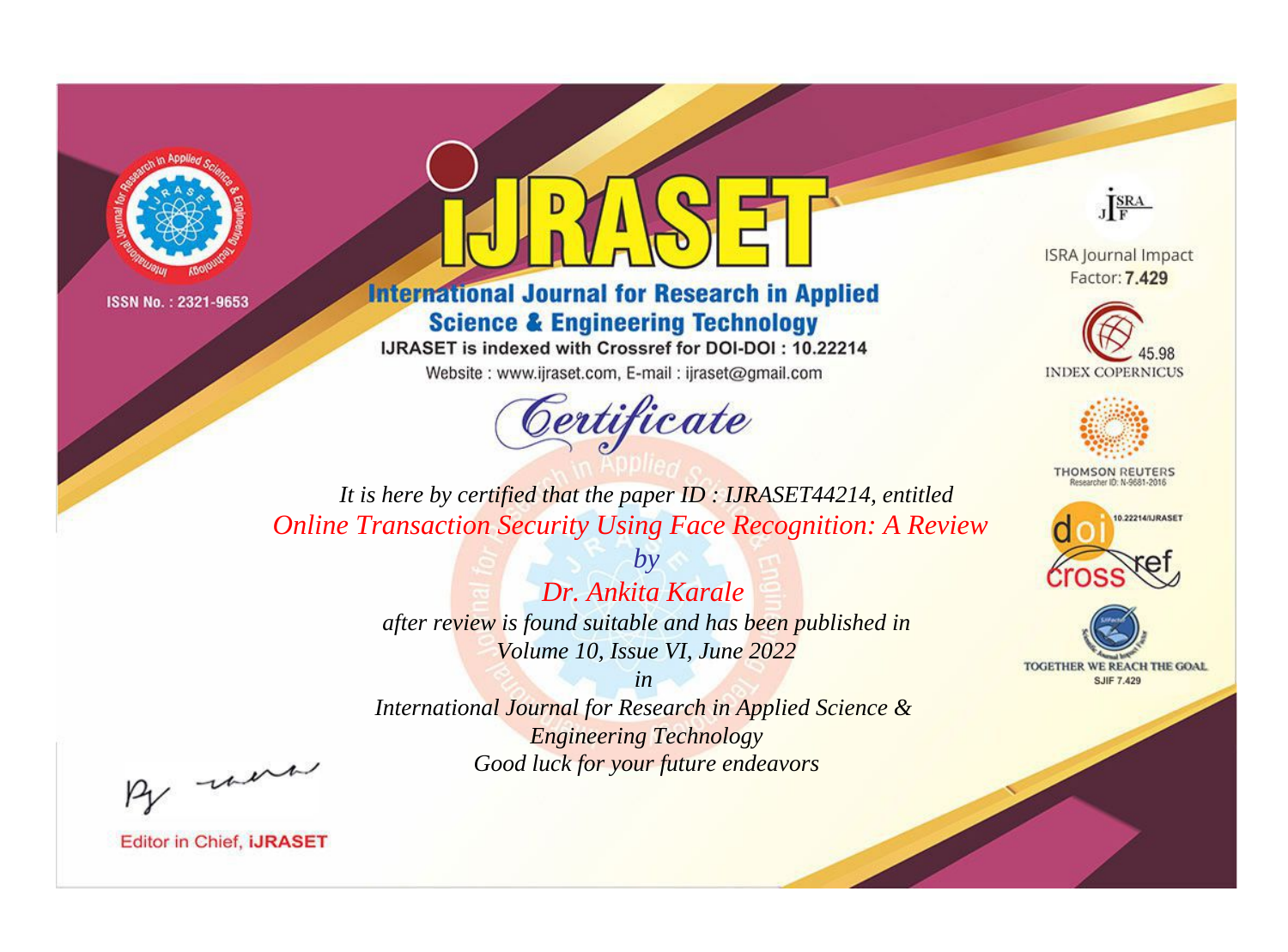



**International Journal for Research in Applied Science & Engineering Technology** 

IJRASET is indexed with Crossref for DOI-DOI: 10.22214

Website: www.ijraset.com, E-mail: ijraset@gmail.com



JERA

**ISRA Journal Impact** Factor: 7.429





**THOMSON REUTERS** 



TOGETHER WE REACH THE GOAL **SJIF 7.429** 

*It is here by certified that the paper ID : IJRASET44214, entitled Online Transaction Security Using Face Recognition: A Review*

> *Aman Tiwari after review is found suitable and has been published in Volume 10, Issue VI, June 2022*

*by*

*in* 

*International Journal for Research in Applied Science & Engineering Technology Good luck for your future endeavors*

By morn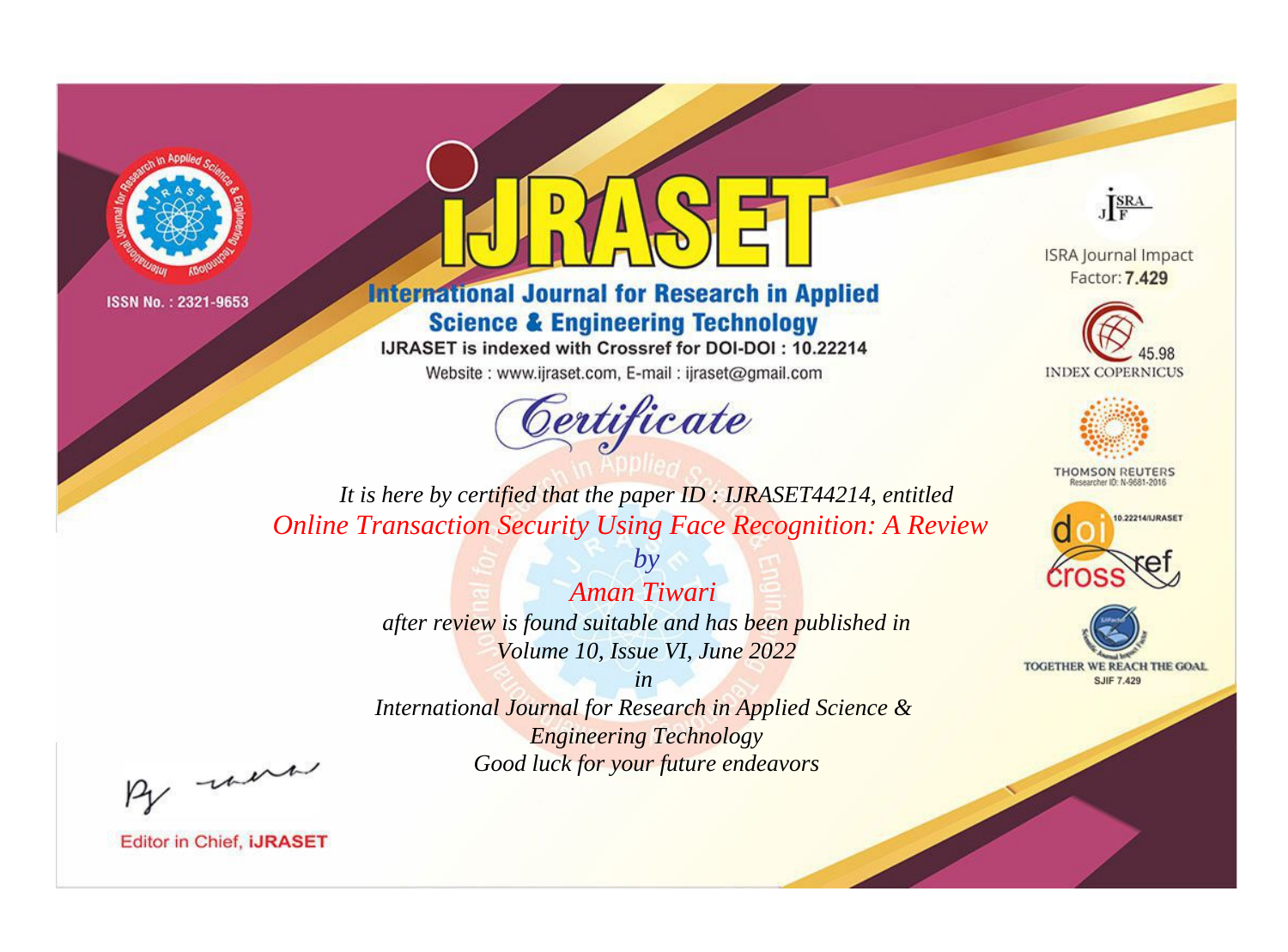



**International Journal for Research in Applied Science & Engineering Technology** 

IJRASET is indexed with Crossref for DOI-DOI: 10.22214

Website: www.ijraset.com, E-mail: ijraset@gmail.com



JERA

**ISRA Journal Impact** Factor: 7.429





**THOMSON REUTERS** 



TOGETHER WE REACH THE GOAL **SJIF 7.429** 

*It is here by certified that the paper ID : IJRASET44214, entitled Online Transaction Security Using Face Recognition: A Review*

> *by Anay Wadkar after review is found suitable and has been published in Volume 10, Issue VI, June 2022*

> > *in*

*International Journal for Research in Applied Science & Engineering Technology Good luck for your future endeavors*

By morn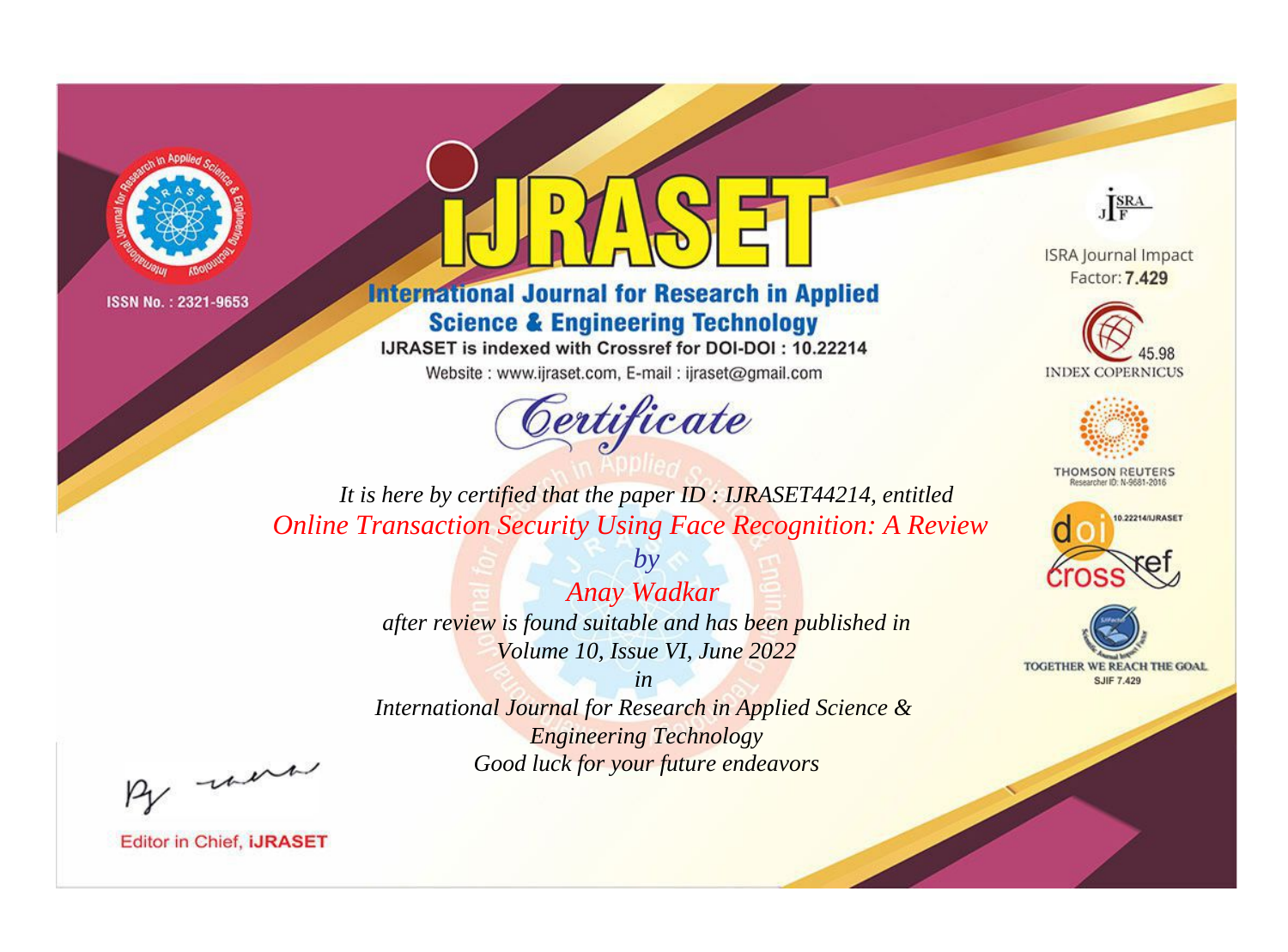



**International Journal for Research in Applied Science & Engineering Technology** 

IJRASET is indexed with Crossref for DOI-DOI: 10.22214

Website: www.ijraset.com, E-mail: ijraset@gmail.com



JERA

**ISRA Journal Impact** Factor: 7.429





**THOMSON REUTERS** 



TOGETHER WE REACH THE GOAL **SJIF 7.429** 

*It is here by certified that the paper ID : IJRASET44214, entitled Online Transaction Security Using Face Recognition: A Review*

> *Aditi Patil after review is found suitable and has been published in Volume 10, Issue VI, June 2022*

*by*

*in* 

*International Journal for Research in Applied Science & Engineering Technology Good luck for your future endeavors*

By morn